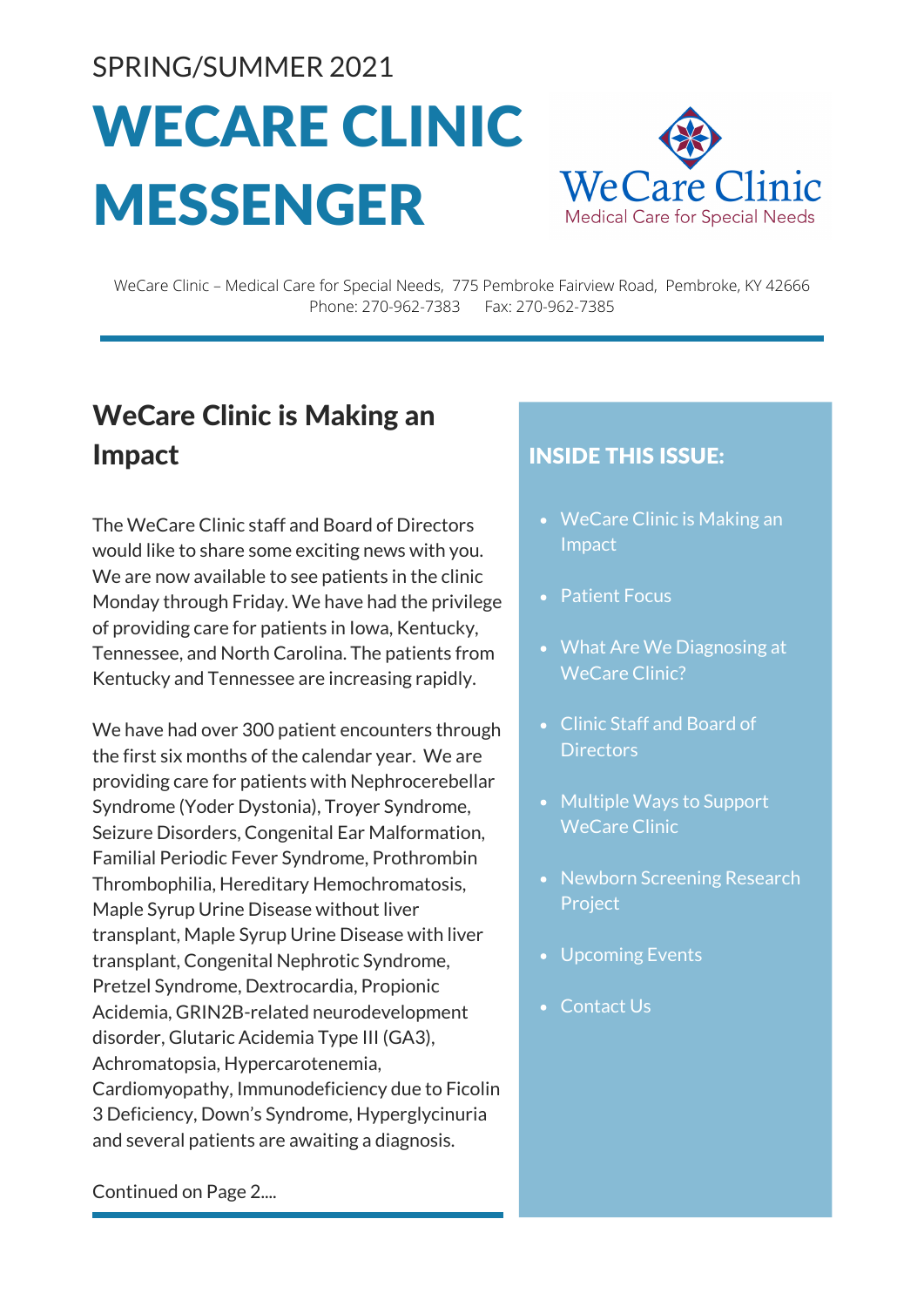#### WeCare Clinic is Making an Impact (cont.)

Our compassionate and knowledgeable staff stand ready to provide care for your family Monday through Friday. *If you have a diagnosed genetic condition or suspect a genetic condition and you are interested in becoming a patient of WeCare Clinic, call 270-962-7383 or write usto request new patient forms.*

#### Patient Focus: Zimmerman Family

When our oldest son Matthew was born in 2013 we soon found out we would learn to care for a genetic condition called Maple Syrup Urine Disease (MSUD). We became familiar with a clinic called Clinic for Special Children (CSC) in Strasburg, PA that specialized in genetic conditions like MSUD. Dr. Morton's name was connected to this clinic, but we knew very little about him. While this clinic was miles away, we have had many clinic visits over the years and also sent regular amino acid tests to be tested at their lab. We took for granted that this clinic was already established many years ago and that we could receive care from a team that understood the condition that we were dealing with. You could tell they had experience in caring for MSUD. But is has not always been so. We must not forget how the older families have paved the way in caring for MSUD and other genetic conditions before these clinics were established and before the doctors had the knowledge that they do now.

While we had a good experience with CSC the distance was a barrier. We often wished for a clinic like CSC closer to home. The care that we also received from the geneticists and dietitians at Vanderbilt was good, but their setting just did not compare with what we experienced at CSC. Since these clinics are focused on genetic conditions found in the Plain Communities they can gain knowledge in a way that large hospitals cannot.

And now we have WeCare Clinic, a clinic modeled after CSC. This is a dream come true for many of us. In MSUD patients alone, we personally know of eight patients locally and the need for this clinic will continue to grow. We are grateful to the staff at WeCare Clinic for their dedication to these families dealing with genetic disorders. A lot of collaboration with other genetic clinics is done. It takes a lot of research, years of training and expensive equipment to be able to provide this specialized care. The care provided at these clinics would be in vain if the service would not be affordable, so please keep the donations coming! Your support and donations are needed and will be put to work to improve the quality of life for families with genetic disorders.

- Lawrence Z. and Linda Zimmerman and Family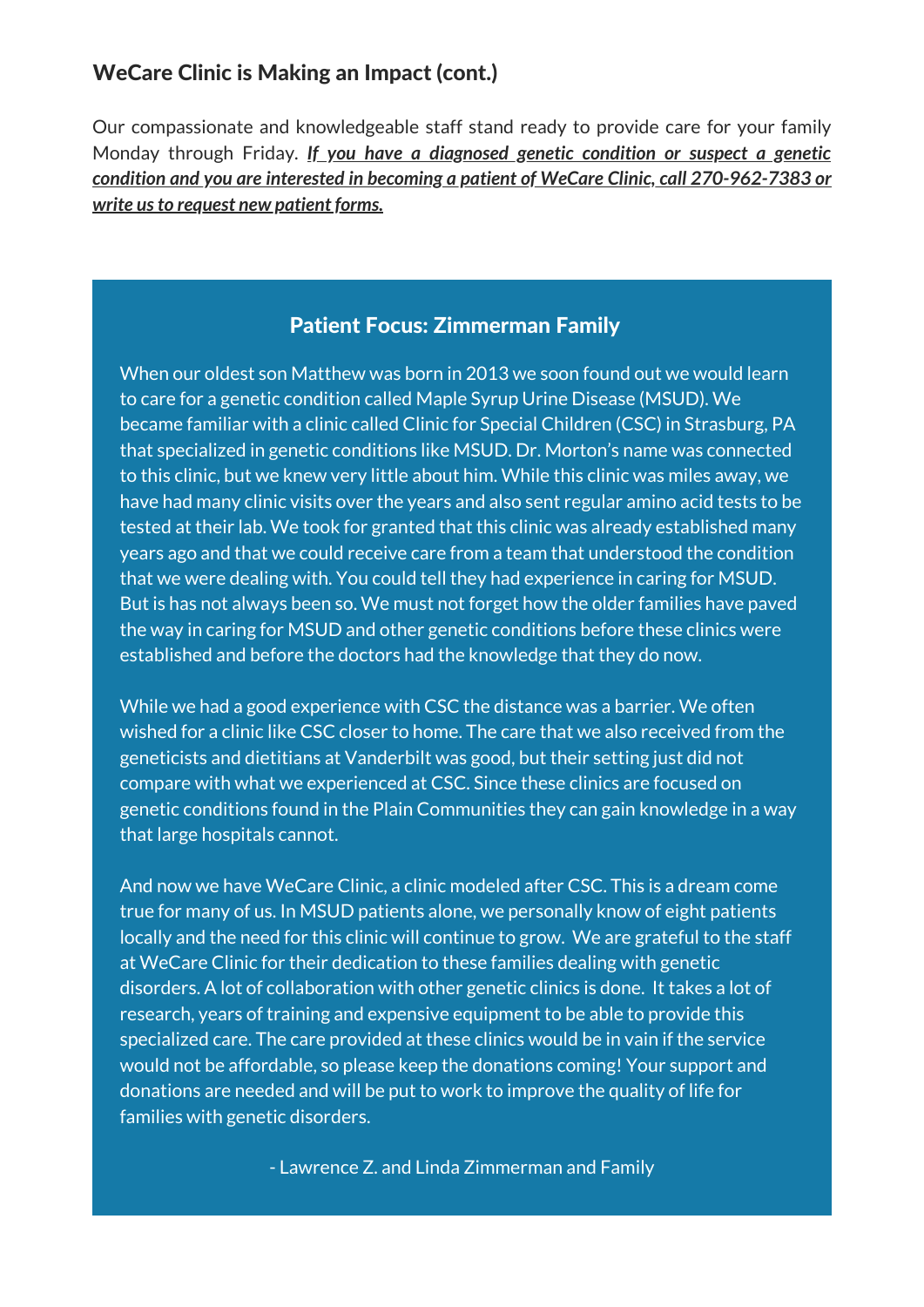# What Are We Diagnosing at WeCare Clinic? A Spotlight on Tumor Necrosis Factor Receptor-Associated Periodic Syndrome (TRAPS)

Imagine having an illness from childhood with episodes of unexplained periodic episodes of fever with associated additional symptoms of muscle pain, abdominal pain, headaches, and skin rashes. The symptoms can vary greatly from one person to another. The duration of these episodes can last form a few days to several months. Usually, the diagnosis is very elusive with multiple tests being performed at different medical centers without a diagnosis being found. This scenario is typical for patients with a syndrome called TRAPS which is caused by mutations of the tumor necrosis factor receptor-1 gene that encodes for the 55-kDa receptor for Tumor Necrosis Factor. It is common for these individuals to reach adulthood without a diagnosis ever being made.

**Signs and Symptoms:** The signs and symptoms for TRAPS can vary significantly from person to person but nearly all will develop fever and abdominal pain. Most of the time these symptoms will last more than one week with some individuals experiencing significant inflammation.

joint pain, chest pain, muscle pain, stiffness, and tightness. The abdominal pain may be accompanied by nausea, vomiting, and diarrhea or constipation. The chest pain is very typical of product y caused by the immunitiation of the predia which covers the rangs. Severe muser are back in time from a schedule procedure. The international control to and they are will be and they are will be and they are will be and they are will be and they are will be an international control of the parties of t schedule to do in the use of the initial domain to do the intervely dependence to do not the initial series of the initial series of the initial series of the initial series of the initial series of the initial series of t A typical episode would include fever with associated symptoms of abdominal pain, headaches, pleurisy caused by the inflammation of the pleura which covers the lungs. Severe muscle pain can occur. The muscle pain may be associated with a rash which tends to start as tiny bumps that spread and then come together to form larger lesions called plaques. As the muscle pain<br>that spread and then come together to form larger lesions called plaques. As the muscle pain progresses individuals will develop joint pain, though arthritis of the joint rarely develops.<br>.

Individuals with TRAPS can also develop conjunctivitis, which is painful inflammation of the membranes that line the inside of the eyelids. Other symptoms that occur in males is testicular pain and a higher rate of inguinal hernia than the general population.

The feared complication of untreated TRAPS is the development of something called amyloidosis. Amyloidosis develops in approximately 10 to 15 percent of individuals with TRAPS. Amyloidosis develops when a unique protein caused by the untreated inflammation accumulates in various tissues and organs of the body. One of the feared complications is when amyloid accumulates in the kidney leading to kidney failure.

Causes: TRAPS is caused by a genetic change (mutation) that usually is inherited in an autosomal dominant pattern (meaning only one parent needs to contribute a gene vs recessive where both parents need to contribute a gene for the disease to manifest). There are cases of a spontaneous mutation (where neither parent has the mutation but a spontaneous change in the gene occurs in the individual causing the disease). The risk is the same for males and females.

Continued on Page 4....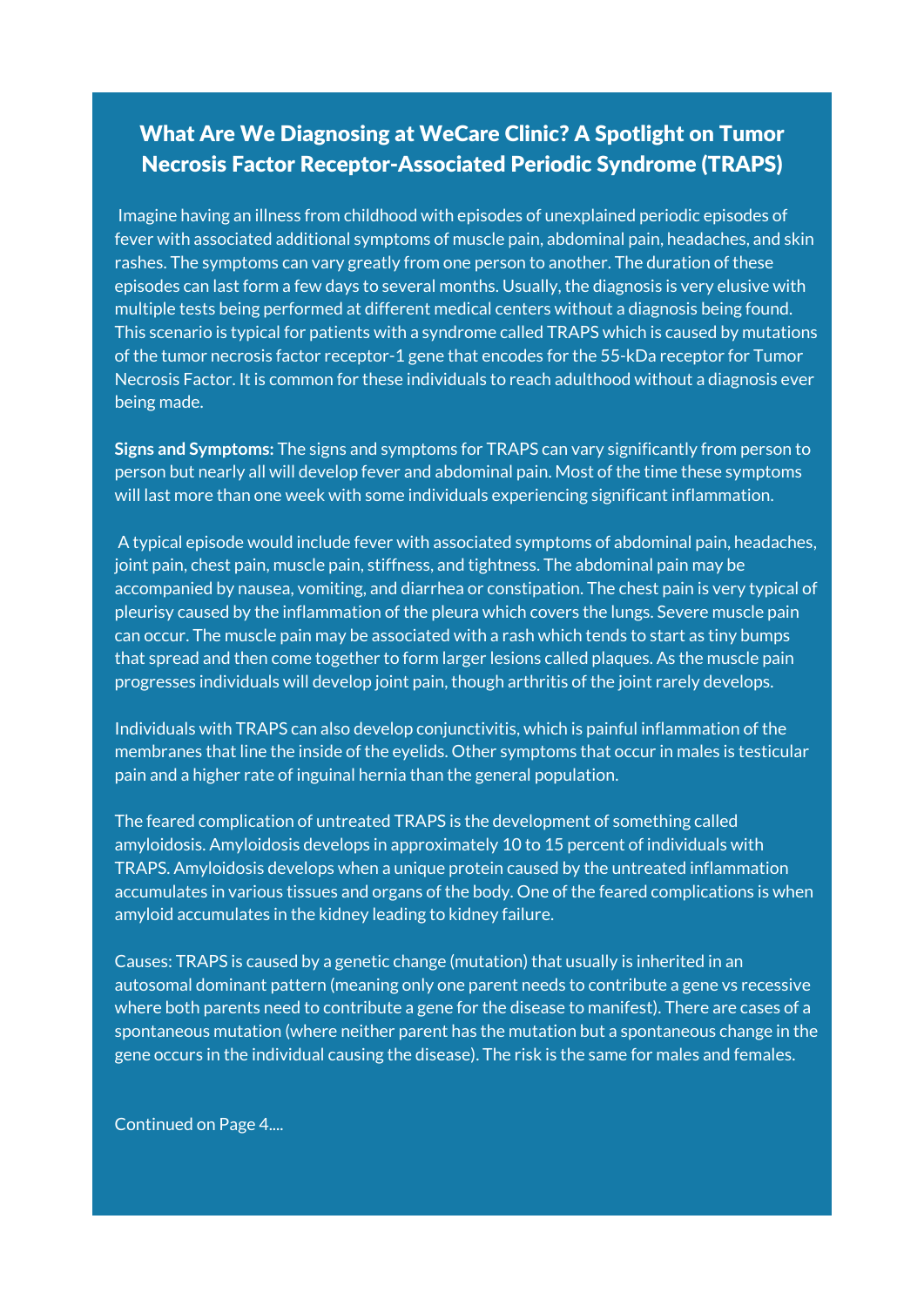# What Are We Diagnosing at WeCare Clinic? A Spotlight on Tumor Necrosis Factor Receptor-Associated Periodic Syndrome (TRAPS) (cont.)

TNF is a protein that helps defend the body against infection and foreign substances. Tumor Necrosis Factor stimulates the body's inflammatory response to infection. Mutations in the TNFRSF1A gene results in defective Tumor Necrosis Factor Receptor 1 causing unchecked signaling of Tumor Necrosis Factor and excessive inflammatory response throughout the body.

The episodes of inflammation can be triggered or worsened by stress, minor trauma, and exercise. However, no specific trigger is necessary for the development of episodes.

**Related Disorders:** It is common for other inflammatory disorders to be considered as part of the evaluation for TRAPS. Many times, inflammatory arthritides such as psoriatic arthritis are misdiagnosed when the underlying problem is TRAPS.

**Diagnosis:** The diagnosis of TRAPS is made based upon a thorough clinical evaluation, history of symptoms consistent with TRAPS, and blood tests which show signs of inflammation. The diagnosis of TRAPS is then confirmed by genetic testing which can identify mutations in the TNFRSF1A gene.

**Therapies:** TRAPS is frequently treated with high doses of corticosteroids (prednisone) which often controls the episodes of inflammation. Unfortunately, the effectiveness of prednisone often decreases over time plus there are significant health risks with the long-term us of corticosteroids. Nonsteroidal anti-inflammatory drugs such as ibuprofen can be beneficial in treating fever, but unfortunately are not effective in controlling the other symptoms of TRAPS. Newer therapies with drugs targeted at the Tumor Necrosis Factor Receptor-1, which inhibit the actions of tumor necrosis factor, are proving to be effective. Other targeted therapies with IL1 cytokine inhibitor, canakinumab, is proving to be highly effective in controlling attacks of inflammation associated with TRAPS. Another investigational drug is the IL-1 inhibitor, anakinra, which has now been used to treat TRAPS with success. The use of these drugs is well tolerated: the most frequent reported adverse events are infections. Ongoing research is continuing.

For further information about this disease the National Organization for Rare Disorders is an excellent source of information.

> - Dr. Gregory D. Mock Medical Director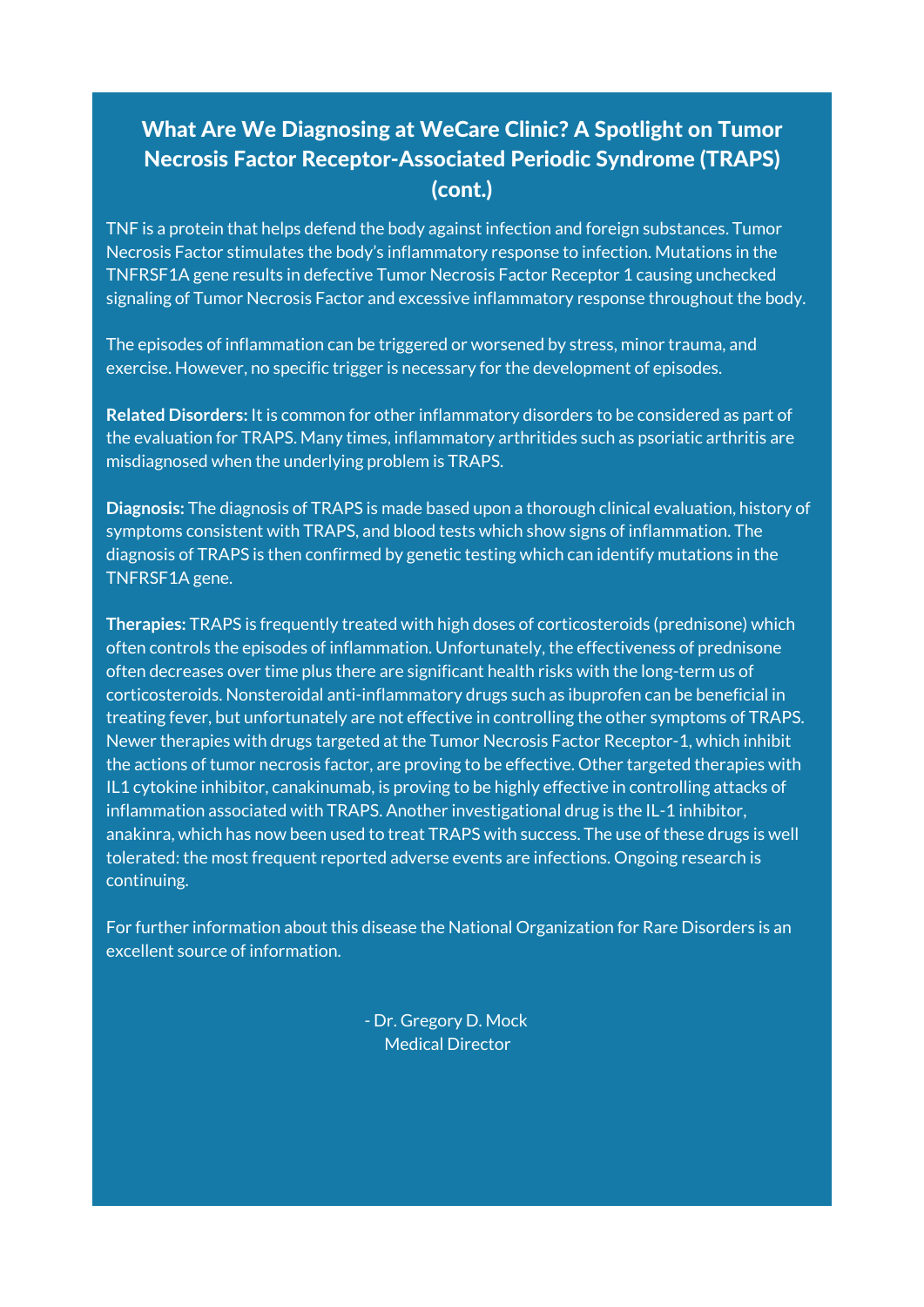

#### WECARE STAFF:

- Matthew L. Hunt, EdD *Interim Executive Director*
- Gregory D. Mock, MD *Medical Director*
- Jolene Schmucker, APRN *Nurse Practitioner*
- Marlene Schmucker, RN, BSN *Registered Nurse*
- Renee Spivey, RN *Registered Nurse*

#### WECARE BOARD OF DIRECTORS:

- Mark Hoover
- Matthew L. Hunt, Ed.D.
- Susan Jones, PhD, RN
- Thomas M. Morgan, MD, FACMG
- Jerry Martin
- Marcus Nolt (Secretary) Ph: (270) 886-6795
- Luke Shirk (Treasurer) Ph: (270) 885-8210
- John Troyer
- Harvey Zimmerman (Chair) Ph: (270) 475-4191
- Lawrence Z. Zimmerman (Vice-Chair) Ph: (270) 886-5254

#### Visit our Website

To learn more about WeCare Clinic, our services, upcoming events, and latest news, please visit:

#### **www.[wecareforspecialneeds.org](https://www.wecareforspecialneeds.org/)**

#### Multiple Ways to Support WeCare Clinic

If you would like host a fundraiser auction, fish fry, or bake sale in your community, please call 270-962-7383 or 270-202-6603.

If you are a customer of United Southern Bank, you can set up monthly donation transfers to the clinic.

You can donate electronically one time or monthly on our website at www.wecareforspecialneeds.org

If you shop at Kroger, you can help support WeCare Clinic. The Kroger Community Rewards Program will donate a proceed of each purchase you make to the clinic. Simply visit customer service at Kroger and have them add WeCare Clinic to your Kroger card by searching for We Care Clinic - Medical Care for Special Needs either by name or RJ996l.

If you shop on Amazon, you can support WeCare Clinic. The AmazonSmile Reward Program will donate a proceed of each purchase you make to the clinic. Simply visit AmazonSmile to link your account to WeCare Clinic.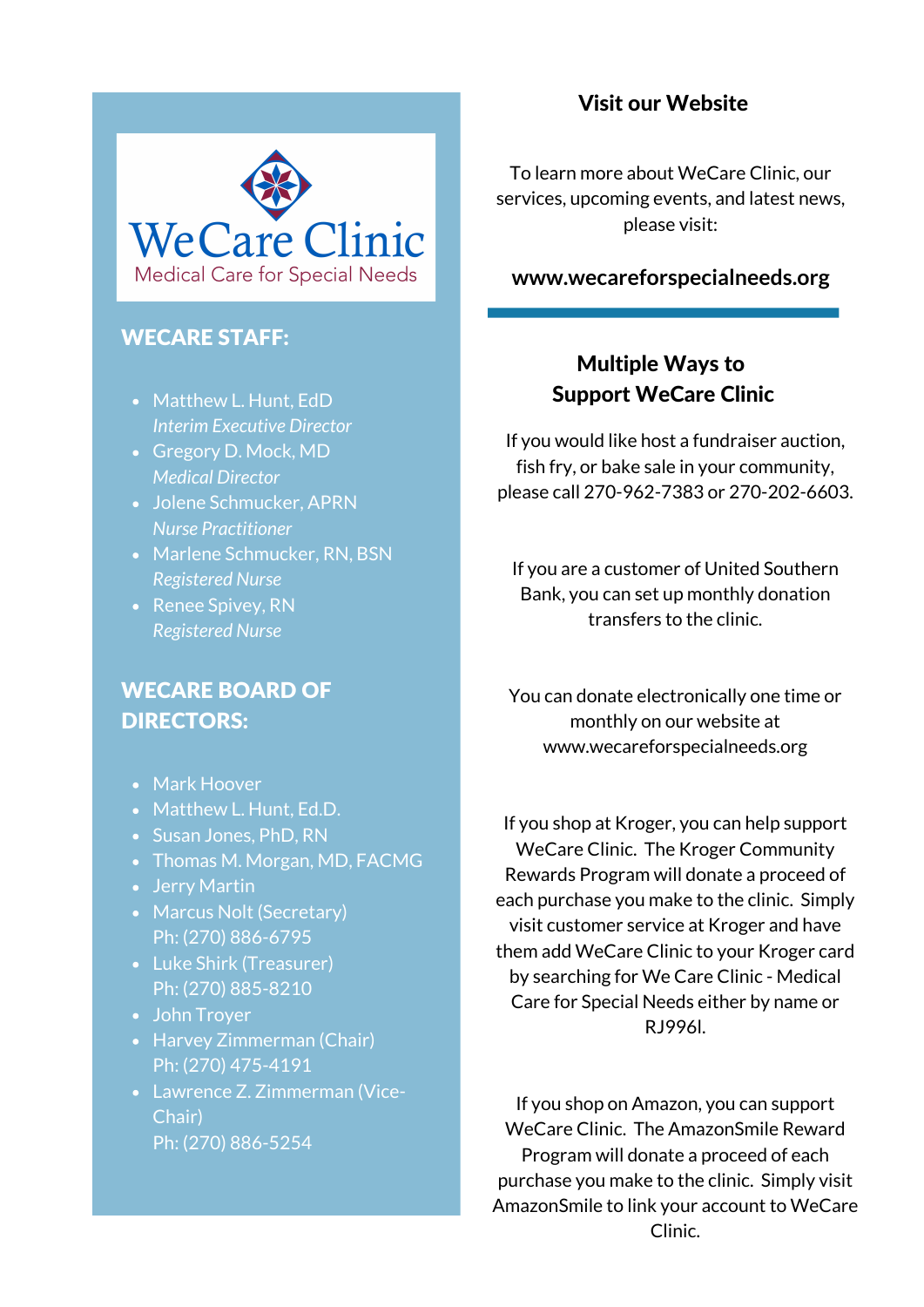#### Newborn Screening Research Project

The purpose of this study is to understand the newborn screening needs, experiences, and concerns of the Kentucky Amish and Mennonite communities. We appreciate the participation in the study. We received responses from 292 participants. These participants were made up of 41.7% Old Order Amish, 36.0% Old Order Mennonite, 13.4% Conservative Mennonite, 4.5% New Order Amish , and 3.8% other. The majority of the participants live in Todd and Christian county with 16.8% and 16.4% respectively.

We found that the majority of participants have some or a little knowledge of newborn screening at 78.4% total. Only 12.7% had no knowledge or had never heard of newborn screening. The majority (59%) also felt that newborn screening was either very important or important in preventing disability or death for their family.

Access to newborn screening is an important issue and we found that 23.6% strongly agree and 40.8% agree that they have access to newborn screening with 69.5% reporting that their children had received screening tests. There were several reasons children did not receive newborn screening. These include too expensive, did not know about it, travel to screening was too difficult, the healthcare provider did not offer it, discouraged by the healthcare provider or others, concerns with follow-up testing or medical care if the baby failed the test, family does not believe in it, and other. Those who answered other provided many written explanations such as they did not feel it was necessary as they had not had any issues so far or did not have genetic disease in their family history. Thank for your support and participation.



#### -Missy Travelsted, DNP, APRN, FNP-C Primary Investigator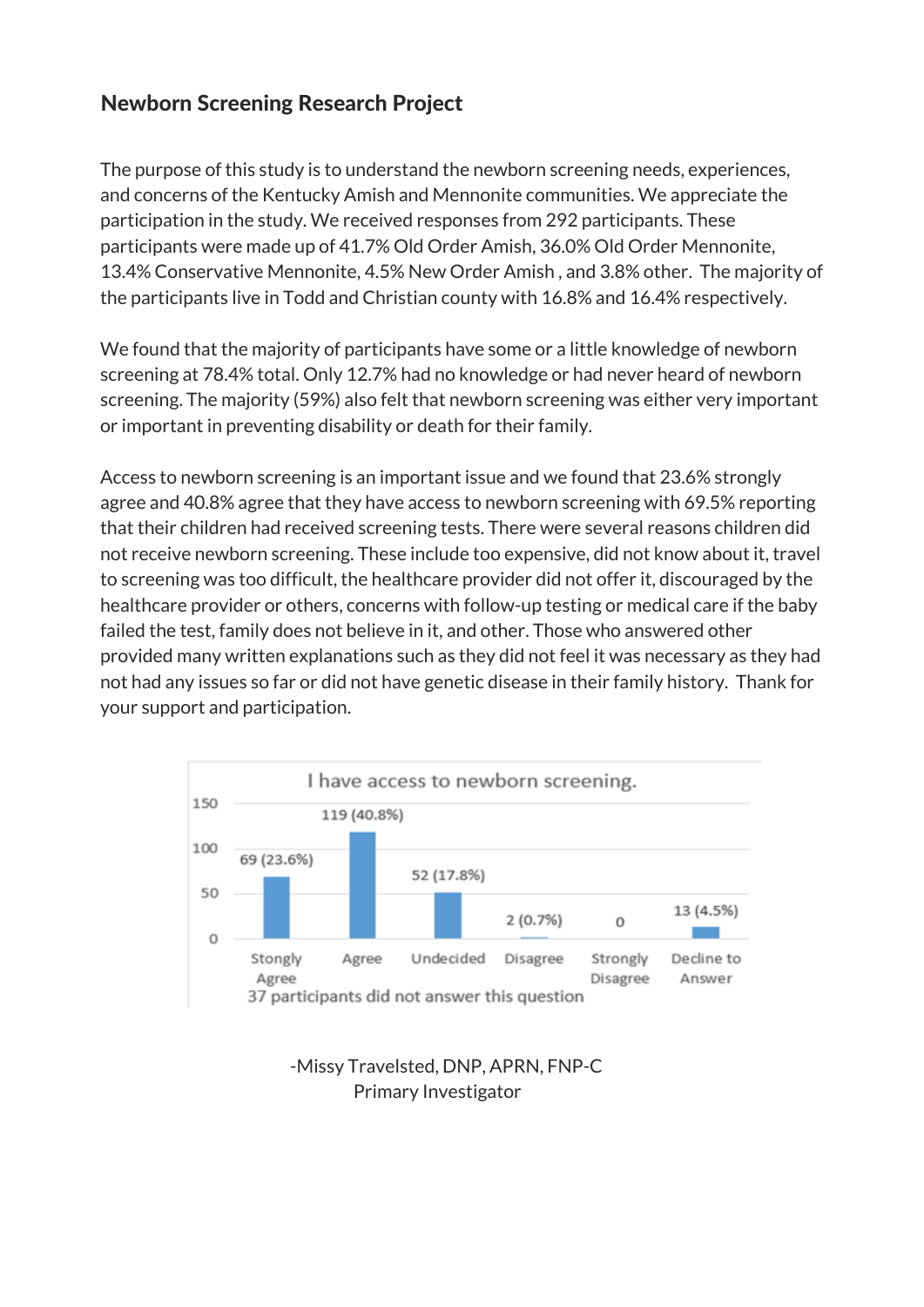

### Upcoming Events:

**Family Genetics Disease Day Date:** Saturday, September 18, 2021 **Time:** 9:00am-4:00pm **Location:** WeCare Clinic, 775 Pembroke Fairview Road, Pembroke, KY 42266

#### **Fairview Fundraiser Auction**

Date: Friday, October 1, 2021 and Saturday, October 2, 2021 Time: Main Auction Begins at 6:00pm on Friday and Main Auction Begins at 9:00am on Saturday Location: Bluegrass Sales Stables, 205 Trenton Tress Shop Road, Trenton, KY 42286

#### Contact Us

If you have any questions about WeCare Clinic, please call 270-962-7383 or 270-202- 6603. You can also write us at 775 Pembroke Fairview Road, Pembroke, KY 42266 or fax us at 270-962-7385.

*The mission statement for WeCare Clinic isto improve the quality of life for families with genetic disordersthrough medical care, education, and research.*

Please consider donating to WeCare Clinic as we strive to improve the quality of life for families with genetic conditions through medical care, education, and research. We are grateful for the support we have received this year, but more help is needed to fund the clinic throughout 2021. Approximately 70%-75% of the clinic's annual operating expenses will be covered by donations, contributions, and grants. The commitment of donors to support and sustain a clinic for special children and adults is a long term commitment. Please consider helping us reach our fundraising goal of \$650,000 for the operating expenses in 2021.